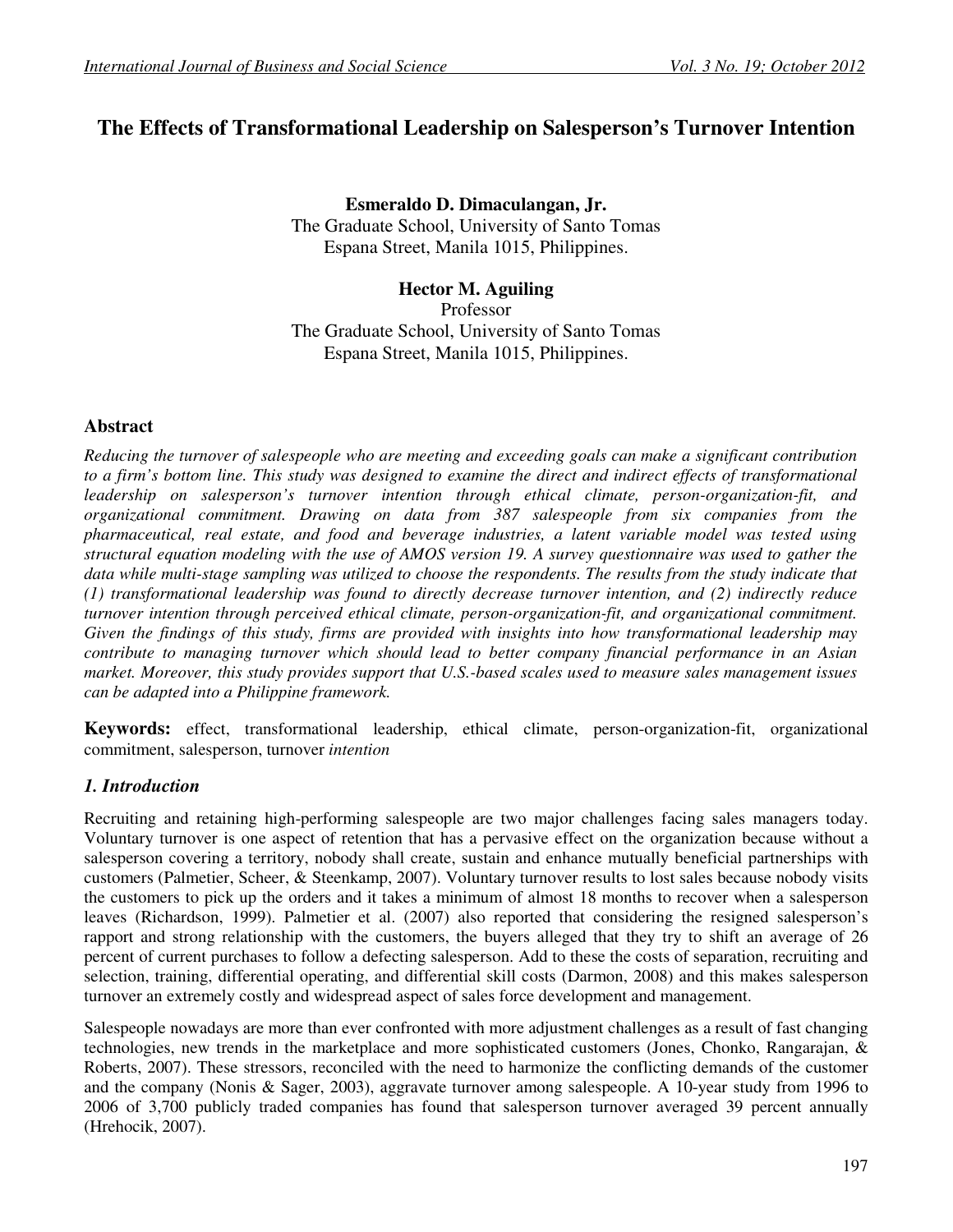Reducing turnover of salespeople who are meeting and exceeding goals could make a significant contribution to a firm's bottom line. The importance of turnover in sales and other positions has led to an abundance of articles on this organizational behavior. Existing studies examined various causes of salesperson turnover/turnover intention, including individual characteristics (Fournier, Tanner, Chonko, & Manolis, 2010; Krishnan, Netemeyer, & Boles, 2002; Lewin & Sager, 2010; Rutherford, Park, & Han, 2011), work-related factors (Johnston, Parasuraman, Futrell, & Black, 1990), coping strategies (Mallin & Mayo, 2006; Nonis & Sager, 2003; Porter, Kraft, & Claycomb, 2003), work outcome (Lewin & Sager, 2008), organization (DeConinck & Johnson, 2009), and manager behavior (Aggarwal, Tanner, & Castleberry, 2004; Jaramillo, Grisaffe, Chonko, & Roberts, 2009; DeConinck, 2011; Mulki, Jaramillo, & Locander, 2008).

An abundance of research in leadership indicates that employees respond positively to behavior of leaders that is predominantly employee-oriented leadership styles (e.g. Harris & Ogbonna, 2001; Jaramillo et al., 2009; Jaramillo & Mulki, 2008; House, 1996; Rafferty & Griffin, 2006) like charismatic leadership, servant leadership, and transformational/transactional leadership. However, in the review of the literature, while transactional/transformational leadership style framework is perhaps one of the most frequently used model in sales research on people-oriented leadership style (Bass, 1997; Dubinsky, Yammarino, Jolson, & Spangler, 1995; MacKenzie, Podsakoff, & Rich 2001; Russ, McNeilly, & Comer, 1996; Schwepker & Good, 2010), the researcher could not find empirical research examining the impact of transformational leadership style directly or indirectly on salesperson's turnover intention.

In this paper, the researcher proposes two objectives. First, the study contributes to the existing sales force management knowledge by creating a model that examines how transformational leadership impacts salesperson's turnover intention directly and indirectly through variables thought to influence turnover like ethical climate, person organization fit, and organizational commitment. The hypothesized model appears in Figure 1. Second, the study applies the knowledge of the sales management literature within an emerging market outside of the United States, specifically conducting this study using a Filipino sales force. By providing additional understanding and insights to firms with intentions of entering into Asian markets or are already operating within these markets, firms should be able to reduce turnover, which will consequently increase these firms' profitability and probability for long-term success within promising markets (Rutherford et al., 2011).

# *2. Theoretical Foundation and Hypotheses Formulation*

Studying turnover is one of the most challenging variables both to researchers and sales managers. The salesperson who resigned is the best person to study regarding the antecedents of turnover but if he or she has already resigned, then it poses a data collection problem because it will be difficult and impractical to locate them (Fournier et al., 2010). In this study, turnover intention has been substituted to turnover to address the dilemma, which seems closely interrelated with actual turnover. The relationship between turnover intention and turnover has been confirmed by various studies since 1987 (e.g. Jones, Kantak, Futrell, & Johnston, 1996; Lucas, Parasuraman, Davis, & Enis, 1987). Meta-analytic studies have demonstrated that turnover intention is significantly associated with turnover (e.g. Podsakoff, LePine, & LePine, 2007). Consequently, the theoretical framework considers factors influencing turnover intention rather than actual turnover.

This study takes the initial step in Jaramillo et al.'s (2009) call for research comparing servant leadership with transformational leadership particularly in relation to organizational ethics.

## **2.1 Transformational Leadership**

**2.1.1 Transformational Leadership.** A transformational leader motivates one to do more than one would originally expect to do by articulating a vision, providing an appropriate role model, fostering the acceptance of group goals, expressing high performance expectations, providing individualized support, and stimulating intellectually (Podsakoff, Moorman, & Fetter, 1990). Transformational leaders ensure their followers' involvement by envisioning attractive future states, displaying optimism and enthusiasm, empowering them to achieve the vision, and providing the resource necessary for developing their personal potential. He or she does this by setting an appropriate example and espousing the goals of the organization. These leaders motivate and inspire those around them by providing meaning and challenge to their followers' work. A transformational leader has high performance expectations from subordinates, and as such holds them accountable for doing so.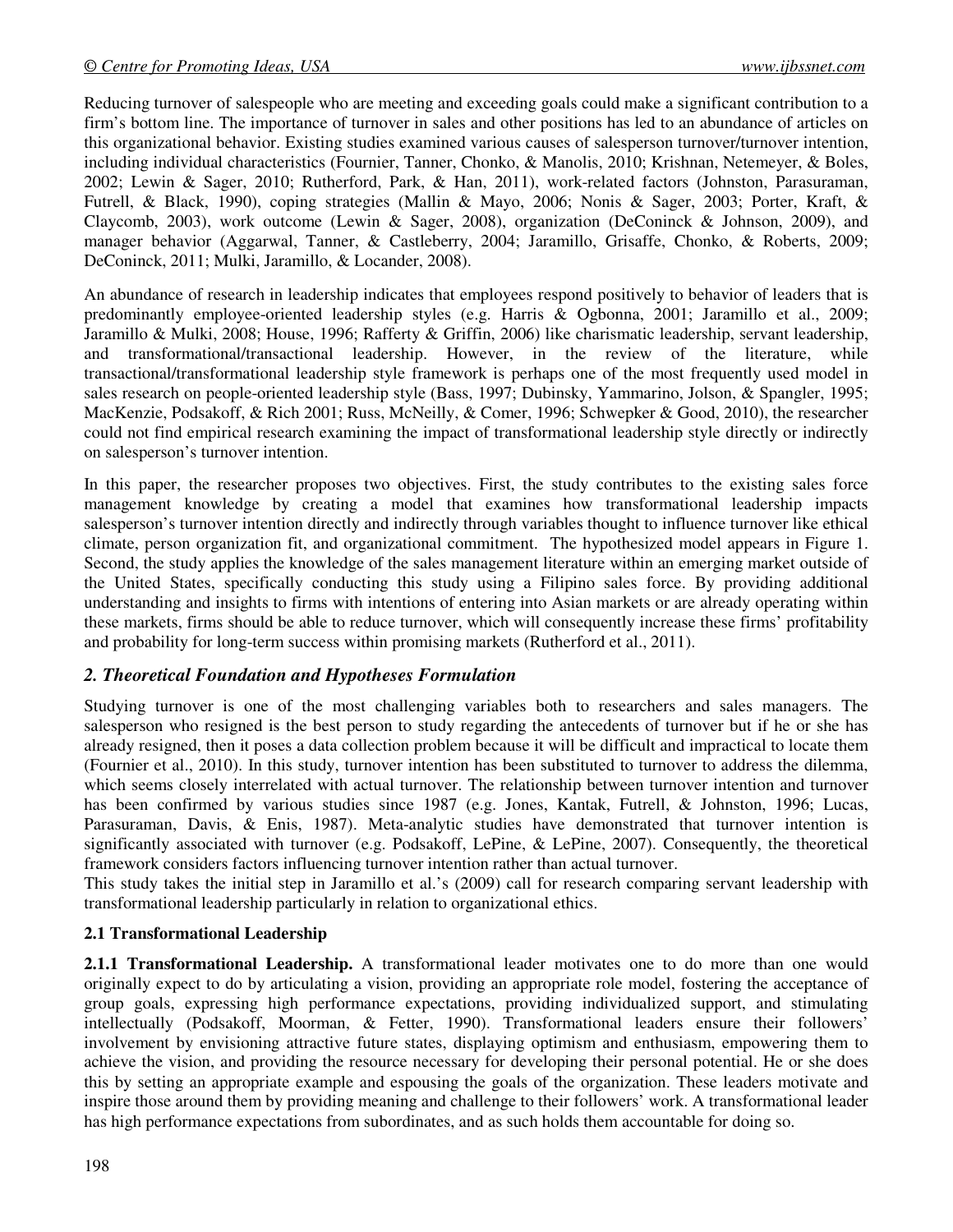These leaders are well-liked, appreciated, and trusted because of their consideration of the needs of others over their personal needs. Individualized consideration is manifested when a leader pays special attention to each individual's needs for development, growth and performance by acting as a coach or mentor, and behaves in a manner thoughtful of their personal needs. Finally, intellectual stimulation refers to the way in which leaders stimulate their followers' efforts to be innovative and creative by questioning assumptions, modifying challenges and handling old situations in different ways.

*2.1.2* **Transformational Leadership and Ethical Climate.** Ethical climate refers to the salesperson's perceptions of the ethical standards as reflected in the organization's practices, procedures, norms and values that provide cues about acceptable behaviors (Babin, Boles, & Robin, 2000; Schwepker, 2001). These organizational guidelines reduce the salesperson's risk of violating what the customer, superiors, and peers expect and lead to a sense of security and peace of mind. The importance of an organization's ethical climate has been recognized in studies of its impact on various important sales force variables. If some salespeople feel duty-bound to engage in dubious tactics, increased turnover among those or other salespeople who observe the questionable behavior may be one of many negative consequences that may occur (McFarland, 2003). Similarly, if salespeople view the sales organization as unethical, they may voluntarily leave or show higher intentions to leave (e.g. Fournier et al., 2010; Mulki, Jaramillo, & Locander, 2006; Weeks, Loe, Chonko, Martinez & Wakefield, 2006; Weeks, Loe, Chonko, & Wakefield, 2004).

Researchers have consistently argued that the ethical climate of the work context is basically shaped by organizational managers (Schminke, Ambrose, & Neubaum, 2005; Sinclair, 1993). To support managers in setting up and maintaining an ethical climate, organizations have implemented formal systems of ethical codes, corporate ethics audits, standardized procedures, and ethics training programs (Weaver, Trevino, & Cockran, 1999). However, what the leader values and does will set the ethical tone for decision making at all levels and create the moral environment of an organization. The effectiveness of codes, policies, procedures and support structures is determined by the leader's personal conduct. As Banerji and Krishnan (2000) pointed out, an organization's ethical climate should be a normal consequence of leaders' commitment to ethical principles and values practiced in their day-to-day struggle to live by them.

Transformational leadership behaviors have a strong innate link to moral judgment (Schwepker & Good, 2010). According to Burns (1978), transformational leadership behaviors have a transforming effect on both the leader and followers by raising the level of human conduct and ethical aspiration. Several studies support the contention that transformational leaders are ethical individuals. In particular, transformational leadership behaviors have been found to be positively associated with ethical standards and standard behavior (Eberlin & Tatum, 2008); high ethical reasoning (Turner, Barling, Epitropaki, Butcher, & Milner, 2002), uprightness (Parry & Proctor-Thomson, 2002), and the formation of ethical organizations (Hood, 2003). The above discussion suggests that transformational leadership has a positive effect on a salesperson's perception of ethical climate.

## *Hyphothesis 1: Transformational leadership is positively related to salesperson's perception of the ethical climate of the organization.*

Person-Organization-fit is defined as the "compatibility between people and organizations that occurs when at least one entity provides what the other needs or they share similar fundamental characteristics or both" (Kristof-Brown, Zimmerman & Johnson, 2005). It is the alignment between the values, beliefs, and goals of the organization and those of its employees (Netemeyer, Boles, McKee, & McMurrian, 1997). Van Vianen, De Pater and Van Dijk (2007) suggest that people's fit with the organization associates a person's personality, goals, and values with those of the organization. As such, person–organization fit should relate closely to organizational ethical values.

The Person-organization fit essentially argues that people are attracted to and are preferred by organizations that match their values, and they leave organizations that are not compatible with their personalities (Robbins  $\&$ Judge, 2009). Organizations prefer hiring employees with comparable ethical values to them. Individuals would choose to work in firms with similar values than their own if given the choice. Actually, when mismatches occur, the parties would be dissatisfied with the relationship, and the employee will likely leave or become terminated. Several studies (Jaramillo et al., 2009; Lopez, Babin, & Chung, 2009; Valentine, Godkin, & Lucero, 2002) found that ethical climate had a positive influence on person-organization-fit.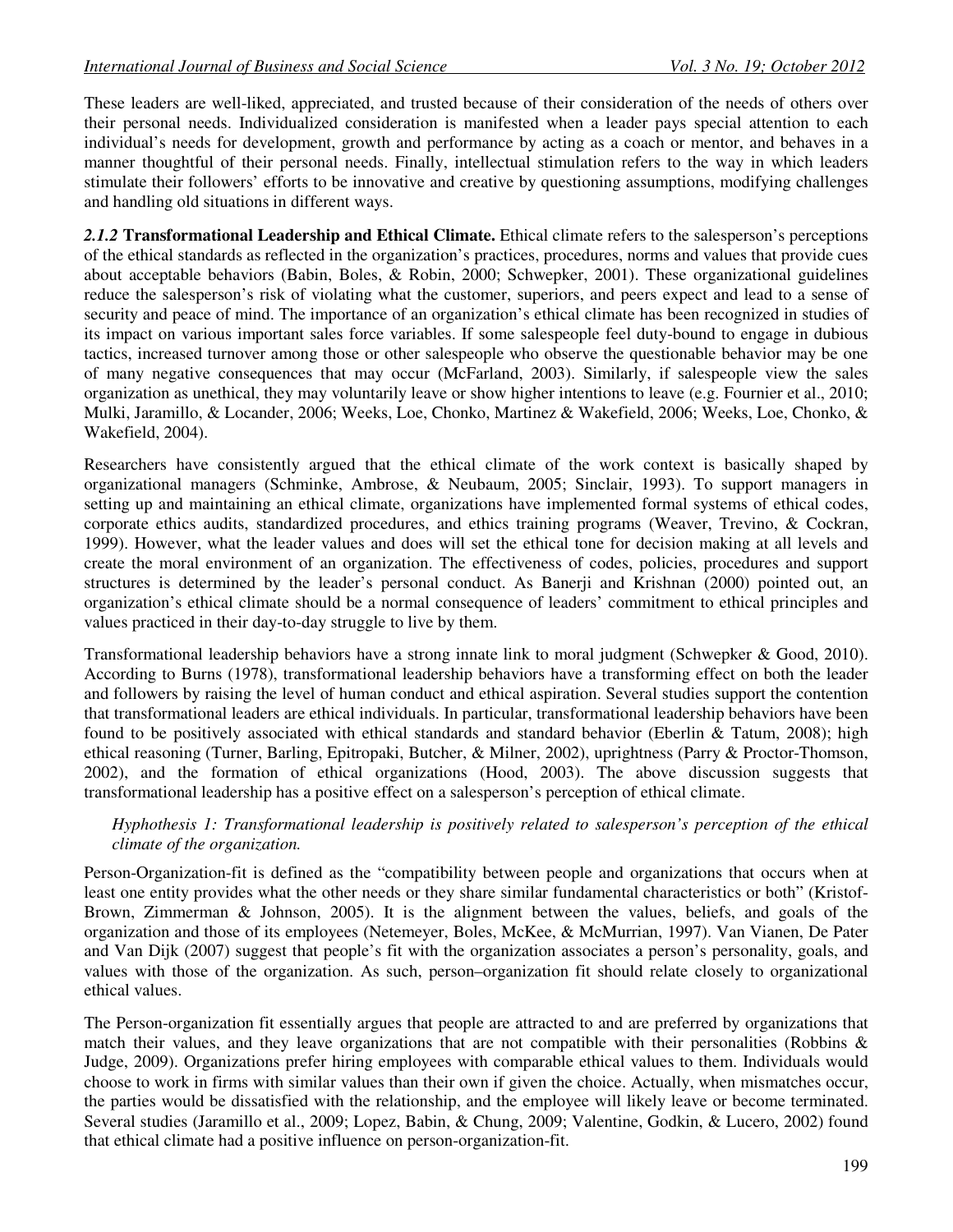These findings suggest that a salesperson's perception of ethical climate of his or her organization is positively related to person-organization fit.

## *Hyphothesis 2: A salesperson's perception of the ethical climate of his or her organization is positively related to person-organization fit.*

Another logical aspect of fit deals with the values of the supervisor. Since the sales leader is normally a representative and authoritative personification of the organization, the employees' sense of fit with the organization should be the outcome of the leader's values. Specifically, the employees' sense of values-based person–organization fit should have a direct link to values-oriented leaders. Netemeyer et al. (1997) found that leadership support (providing individualized support), one of the elements of transformational leadership, is positively related to person–organization fit. With transformational leadership's focus on not only supportive dimensions but also inspirational and moral values (Smith, Montagno, & Kuzmenko, 2004), it should be a particularly important leadership style. This unique focus of transformational leadership should link it directly to person-organization fit.

#### *Hypothesis 3: Transformational leadership is positively related to person-organization fit.*

According to Meyer, Allen, and Smith (1993), organizational commitment is an employee's emotional attachment to, identification with, and involvement in the current organization. Rafferty and Griffin (2004) report that when employees believe that the supervisor engages in transformational leadership behaviors, they express higher organizational commitment. This finding suggests that transformational leadership is positively related to a salesperson's organizational commitment.

## *Hypothesis 4: Transformational leadership is positively related to organizational commitment.*

Kristof-Brown et al.'s (2005) meta-analysis concluded that person–organizational fit is strongly related with organizational commitment. Person–organizational fit is typically seen as an important antecedent of salesperson's attitudes—namely, job satisfaction (for example, Netemeyer et al., 1997) and organizational commitment (Vilela, González, & Ferrín, 2008). Jaramillo et al. (2009) observed that person-organization fit has a positive direct effect on organizational commitment. Thus, when salespeople's beliefs and values are congruent with those of the organization, they should report higher levels of organizational commitment.

## *Hypothesis 5: Person-organization fit is positively related to organizational commitment.*

Research has indicated that organizational ethical values influence salespersons' commitment to the organization. Salespeople develop a positive attitude toward their employer when they believe that the organization is ethical (e.g., Pettijohn, Pettijohn, & Taylor, 2008). Salespeople can better cope with the ethical dilemmas that the selling job brings and develop trust and a psychological attachment to the organization when organizations set high standards of ethical conduct (Weeks et al., 2006). Research has provided significant evidence that when salespeople think their organization is ethical, they report higher levels of organization commitment (e.g., Grisaffe & Jaramillo, 2007; Jaramillo et al., 2009; Weeks et al., 2006). As a result of these findings, the researcher proposes that a salesperson's perception of the ethical climate of the organization is positively related to organizational commitment.

#### *Hypothesis 6: A salesperson's perception of the ethical climate of the organization is positively related to organizational commitment.*

A large body of research indicates with both nonsales (Griffeth, Hom, & Gaertner, 2000; Meyer Stanley, Herscovitch, & Topolnytsky, 2002) and sales employees that organizational commitment is linked to turnover intentions (e.g. DeConinck, 2011; Jaramillo, Mulki, & Solomon, 2006; Mulki et al., 2008; Naumann, Widmier, & Jackson, 2000; Rutherford et al., 2011). In view of these studies, the researcher proposes that a salesperson's organizational commitment is negatively related to turnover intention.

#### *Hypothesis 7: Organizational commitment is negatively related to turnover intention.*

In the review of related literature conducted by the researcher, there is not much empirical study yet on the relationship of transformational leadership and salesperson's turnover intention.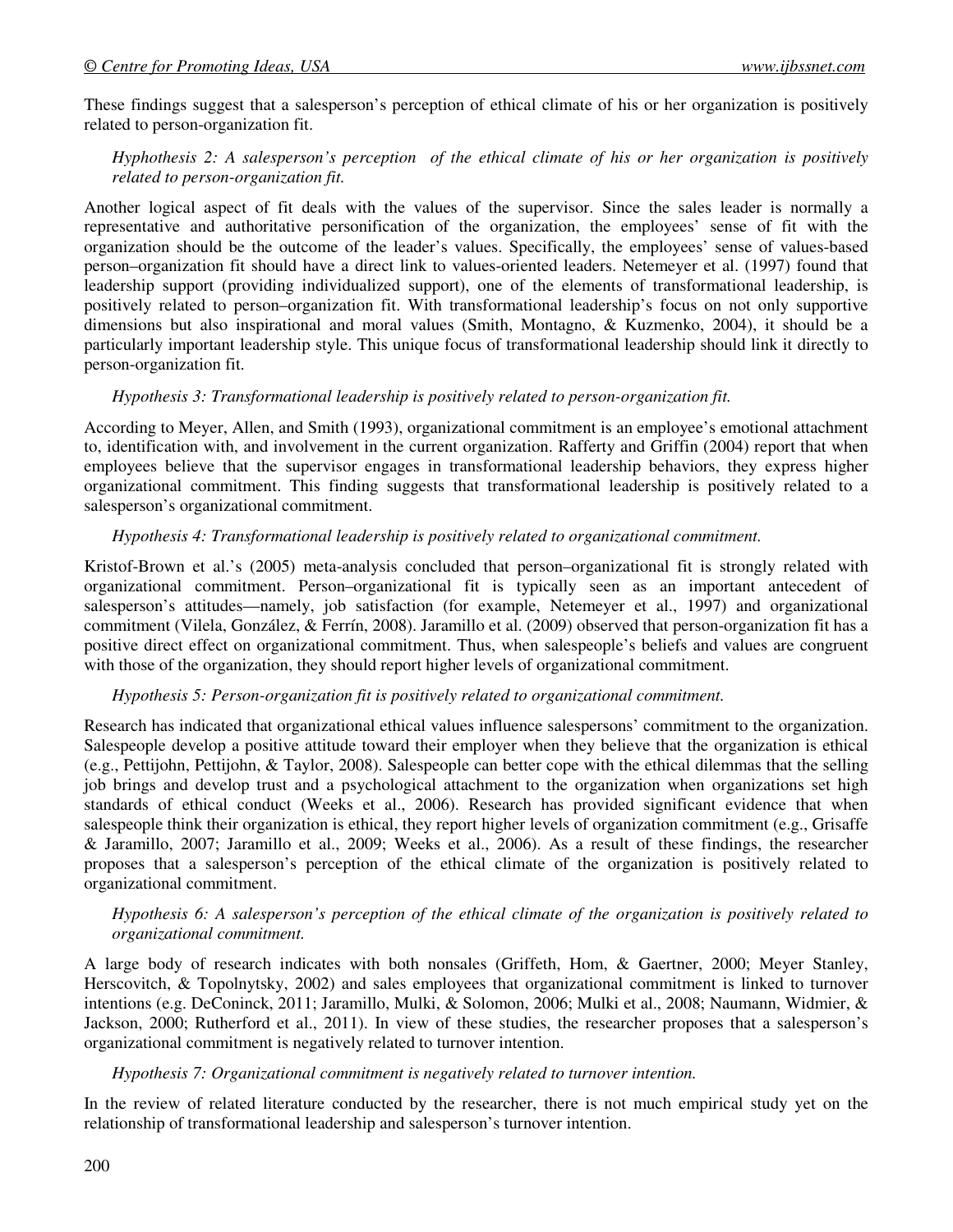However, in a study of Gill, Mathur, Sharma, and Bhutani (2011) of fast food and full service restaurant service workers in the Punjab area of India, the researchers concluded that there is a negative relationship between transformational leadership and turnover intention. This finding suggests that transformational leadership is negatively related to salesperson's turnover intention.

*Hypothesis 8: Transformational leadership is negatively related to turnover intention.* 

## *3. Research Methodology*

## **3.1 Research Design**

A survey using established measures was utilized to gather data from respondents. Three industrial sectors that reflect three basic selling situations were selected – namely the ethical-pharmaceutical industry, real estate industry and food and beverage industry. Two companies from each of the chosen industries were randomly selected from the Top 1000 Philippine companies. In the light of the importance of studying how different types of salespeople perceive, feel and behave, three types of sales positions representing the primary types of salespeople were employed by this study  $-1$ .) missionary seller, 2.) real estate seller, and 3.) food and beverage seller. This research engaged three types of sales jobs in an attempt to achieve both internal and external validity, similar to what Avlonitis and Panagopoulos (2006) did in their study.

A pharmaceutical medical representative is a classical example of a missionary salesperson who calls on doctors to promote drugs. His or her primary task is not to book sales orders but to build relationships, develop goodwill for the firm, and provide information regarding the benefits of the drugs to convince physicians to prescribe company products.

Real estate salespeople are hunter-oriented salespersons (Honeycutt, Hodge, & Killian, 2009) working exclusively on commission or salary with commission, selling real estate properties like lots, house and lots, or condominium units to prospective buyers. They want things done their way, done quickly and with a minimum of supervision. Food and beverage ex-truck salespeople whose focus is in selling direct to small stores are farmer-oriented salespersons responsible for servicing the needs of many small stores through regular visit, booking order, delivering the order (picked up from their truck or van), and collecting payment on COD. An ex-truck salesperson is different from a key account salesperson, who in turn is responsible for maintaining and developing direct relationships with few, large customer accounts that cut cross product and geographical boundaries (Sengupta, Krapfel, & Pusateri, 2000) by performing additional activities normally not offered to relatively smaller accounts. In this study, ex-truck salespersons of distributors of the two food and beverage companies were chosen as respondents.

#### **3.2 Data Collection and Sample Profile**

The procedure that was used to obtain respondents was as follows:

- 1. An introductory letter was sent stating the purpose of the research and requesting each company sales manager (in the case of the real estate companies and food and beverage companies) and company president (in the case of the pharmaceutical firms) to participate in the study. They were informed that responses from their salespeople would not be available to management to ensure confidentiality for the salespeople and to have their salespeople return the survey to the researcher. All the managers from the six companies agreed to participate.
- 2. The data were collected using multi-stage sampling. A total of 6 clusters were formed consisting of sales districts from each of the company chosen. From each cluster, 65 salespeople assigned in Metro Manila were selected at random as respondents.
- 3. Two weeks from the time the managers agreed to participate, a total of 390 survey questionnaires accompanied with a cover letter were sent to the managers of the chosen companies. It was emphasized in the letter that the survey is an independent research, and the company has nothing to do with the research.
- 4. All the 390 survey questionnaires were returned by the salespeople. Three survey instruments were deleted because of missing data thus resulting in a sample of 387 salespeople.

The demographic profile for the sample of 387 salespeople is as follows: majority of the salespeople have 2 to 6 years selling experience (55.8%), about 54 percent were male, and majority (about 60 percent) were married.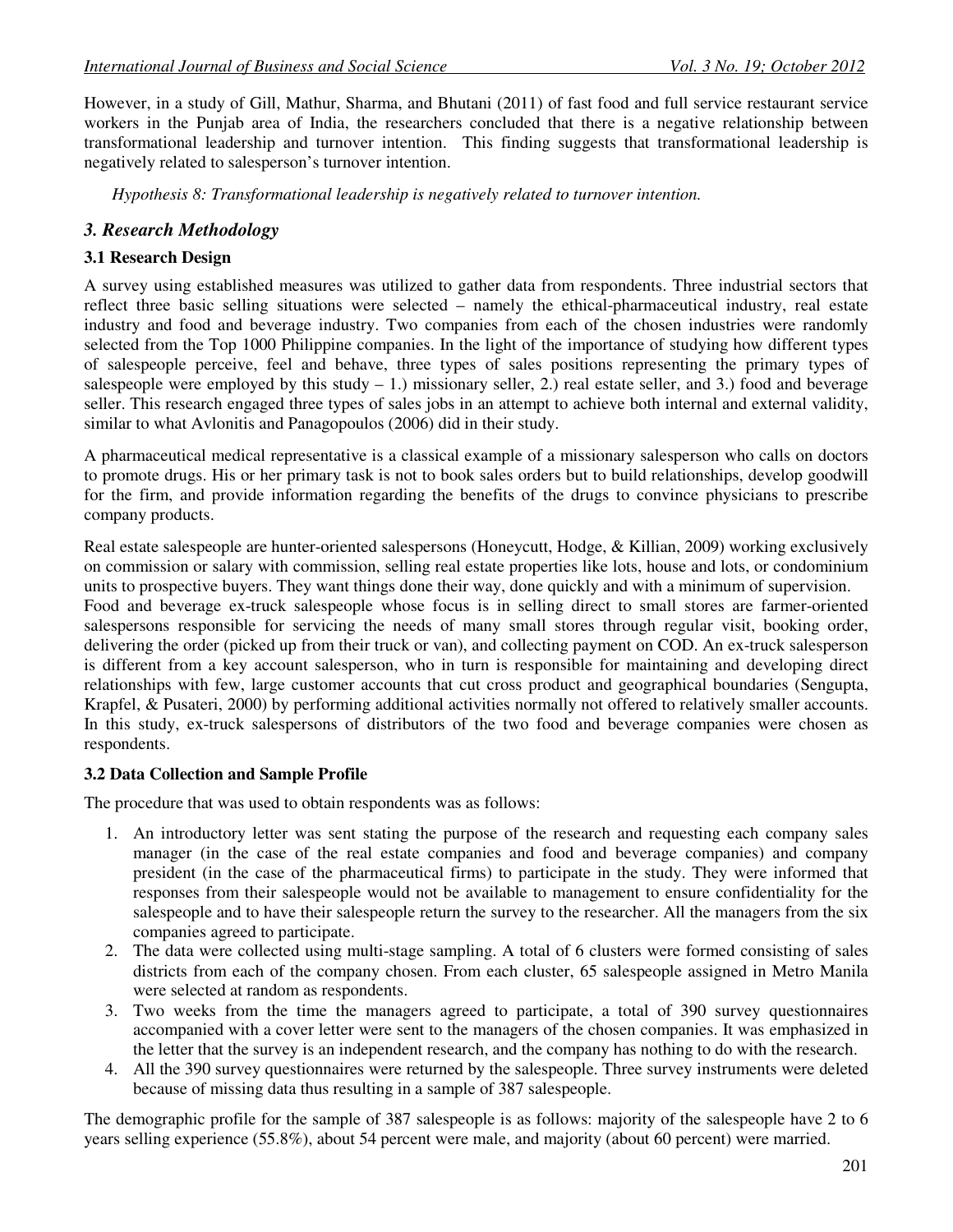About 58% had been with their current company for 2 to 5 years, and had been in their current position as salesperson for 1 to 3 years (63.1%). Majority of the respondents finished a four-year college degree program (78 percent) and about 70% have a monthly household income of \$238 to \$952.

## **3.3 Measures**

*Transformational leadership* (TL) was measured using the transformational leadership behavior inventory developed by Podsakoff et al. (1990). This scale (see Appendix II) assesses the following dimensions comprising transformational leadership: articulating a vision (five items), providing an appropriate model (three items), fostering the acceptance of group goals (four items), having high performance expectations (three items), providing individualized support (four items), and providing intellectual stimulation (four items). Previous research (cf. Podsakoff, MacKenzie, & Bommer, 1996; Podsakoff et al., 1990) has provided strong evidence supporting the hypothesized factor, internal consistency reliability, and concurrent and discriminant validity of the scale. Respondents were asked to indicate the extent to which their direct superior performs each behavior using the six-point Likert scale ranging from  $1 =$  "strongly disagree" to  $6 =$  "strongly agree" for each item.

For *ethical climate*, the scale used was developed by Schwepker, Ferrell, and Ingram (1997) in which respondents were asked about the presence and enforcement of ethical climate (such as code of ethics and corporate policies). This scale (see Appendix II), composed of seven items, has been used in several sales studies (Jaramillo et al., 2006; Mulki et al., 2006; Schwepker, 2001; Schwepker & Good, 1999; Weeks et al. 2004, 2006). Weeks et al. (2006) successfully used the scale in Mexico, indicating it may be robust across cultures. Respondents were asked to indicate the extent to which their companies perform each behavior using the six-point Likert scale ranging from  $1 =$  "strongly disagree" to  $6 =$  "strongly agree" for each item.

*Person–organization fit* was measured with four items from Netemeyer et al. (1997). This scale is composed of four items and respondents were asked to indicate the extent to which they or their companies exhibit each behavior using the six-point Likert scale ranging from  $1 =$  "strongly disagree" to  $6 =$  "strongly agree" for each item.

*Organizational Commitment* was measured using the eighteen-item version of the scale developed by Meyer et al. (1993) ( $\alpha = 0.88$ ). Meyer and Allen (1997) reported an average internal consistency of 0.85 in more than 40 studies. This scale (see Appendix II) assesses the following dimensions comprising organizational commitment: affective commitment (six items), continuance commitment (six items), and normative commitment (six items). While affective commitment is desire-based, normative commitment is obligation-based and continuance commitment is cost-based. Respondents were asked to indicate the extent to which they exhibit each behavior using the six-point Likert scale ranging from  $1 =$  "strongly disagree" to  $6 =$  "strongly agree" for each item.

*Turnover intention* was measured using a single-item scale developed by Spector (1985) – that is, "How often have you considered quitting your present job?" The use of the single-item scale for measuring behavioral intention has been found appropriate to capture the construct (Wanous, Reichers, & Hudy, 1997). A reliability of 0.85 was used to set the factor loading value and error variance (Donovan, Brown, & Mowen, 2004). Respondents were asked to indicate the extent to which they perform the behavior using the six-point Likert scale ranging from  $1 =$  "strongly disagree" to  $6 =$  "strongly agree" for each item.

#### **3.4 Analytic Approach**

The data were analyzed using structural equation modeling with the use of AMOS version 19. Before analyzing the structural models, the fit of a confirmatory factor analytic (CFA) model to the observed data was evaluated to determine if the items were loaded on their respective scales. Traditional goodness-of-fit measures were used to assess the fit of the model—minimum discrepancy (CMIN), Parsimony, incremental fit index (IFI), Tucker-Lewis index (TLI), comparative fit index (CFI), and root mean square error of approximation (RMSEA). Values above 0.9 for CMIN, Parsimony, IFI, TLI, and CFI shall indicate a good model fit. A value below 0.05 for RMSEA shall indicate a very good model fit while a value between 0.06 and 0.09 indicates a good fit. Based on the acceptable fit of the CFA model, the hypothesized model was tested using structural equation modeling.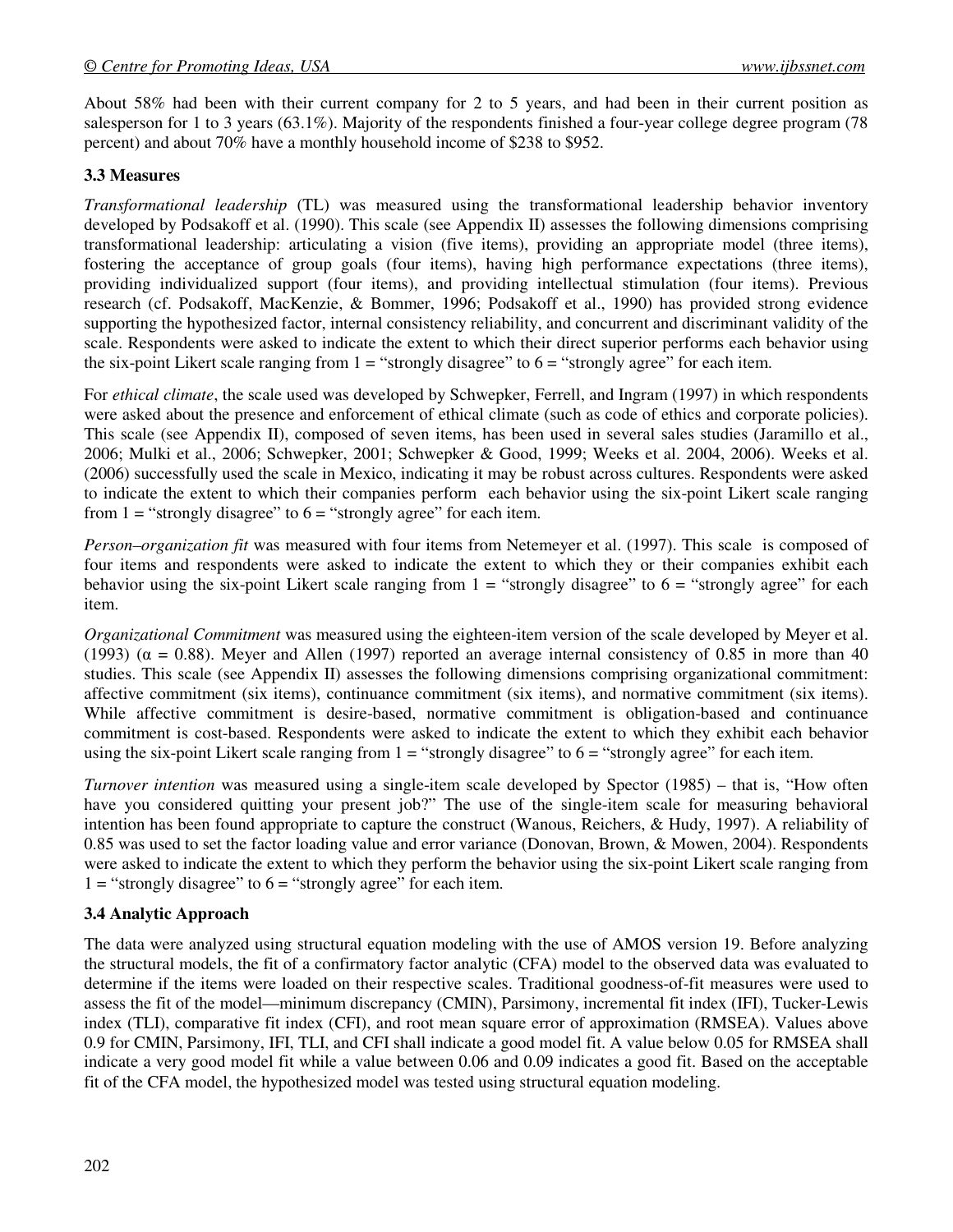## *4. Results*

## **4.1 Assessment of Measurement Model**

Confirmatory factor analysis (CFA) was conducted on the variables. Table 1 shows the confirmatory factor analysis results on transformational leadership. Among the six dimensions of transformational leadership, the sales supervisors' behavior of "providing an appropriate model" was most manifested, with a β-coefficient of 1.085. Overall, the results demonstrated an acceptable level of fit: chi-square = 1336.5, df = 224, p = 0, Parsimony  $= .885$ , IFI  $= .904$ , TLI  $= .892$ , (CFI)  $= .904$ , RMSEA  $= .073$ .

## **4.2 Hypotheses Testing**

Based on the acceptable fit of the CFA model, the hypothesized model was tested. The results indicated a good fit (chi-square = 484.9, df = 175,  $p = 0$ , Parsimony = .833, IFI = .967, TLI = 960, CFI = .966, RMSEA = .068). Support was found for all the hypotheses. Transformational leadership was positively related to salesperson's perception of the ethical climate of the organization ( $\beta = 0.688$ ,  $p = 0$ ) therefore supporting Hypothesis 1. Hypothesis 2 was also supported. Salesperson's perception of ethical climate of his or her organization was positively related to person-organization fit ( $\beta = 0.668$ ,  $p = 0$ ). Transformational leadership was positively related to person-organization-fit ( $\beta = 0.237$ ,  $p = 0$ , H3), transformational leadership was positively related to organizational commitment ( $\beta$  = 0.106, p = 0, H4), person-organization-fit was positively related to organizational commitment ( $\beta = 0.410$ ,  $p = 0$ , H5), perception of the ethical climate of the organization was positively related to organizational commitment ( $\beta$  = 0.310, p = 0, H6), organizational commitment was negatively related to turnover intentions (β = -0.577, p = 0, H7), and transformational leadership was negatively related to turnover intentions (β  $= -0.205$ ,  $p = 0$ , H8). The final model appears in Figure 2.

## *5. Discussion and Implications*

The present investigation is the only study that extensively extends sales force turnover research by testing a model that included transformational leadership, ethical climate, person-organization-fit, and organizational commitment. This study provides evidence that the study of transformational leadership can add insight with respect to salesperson turnover intention. Transformational leaders create a positive work climate in which salespeople feel a stronger sense of shared organizational values resulting to enhanced fit with the organization, become more dedicated to the firm, and thus articulate a more passionate desire to stay.

The findings reported here show that transformational leadership has both a direct and an indirect effect on turnover intention through the ethical climate, person-organization-fit, and organizational commitment path. No study could be found that shows the strong influence of transformational leadership in reducing turnover intention through these variables. At the least, this suggests that sales managers may be able to improve their effectiveness extensively by being aware and consciously developing their transformational leadership behavior and going further by prescribing precisely how sales managers might display these behaviors (MacKenzie et al., 2001). This implies that they need to find a way and think of how they can better articulate a vision, provide an appropriate model, foster the acceptance of group goals, express high performance expectations, provide individualized support, and stimulate people intellectually. From a managerial perspective, organizations in search of transformational leaders will need to set recruitment and selection standards and identify where they are in the employment pool (Schwepker & Good, 2010) and design development programs to ensure continuous learning. Consistent with results reported in other studies, transformational leadership is related positively to salespeople's perception of the organization's ethical climate (Eberlin & Tatum, 2008; Hood, 2003; Parry & Proctor-Thomson, 2002; Turner et al., 2002). Aggarwal et al. (2004) pointed out that transformational leadership as observed in a supervisor's values and behavior has a strong influence in shaping a salesperson's perception of company ethical climate because a supervisor is in some aspects a spokesperson and often the figurehead of the organization in the eyes of the salespeople.

The results support prior study that ethical climate is positively related to person-organization-fit (Jaramillo et al., 2009; Lopez, Babin, & Chung, 2009; Valentine et al., 2002). Also, a supervisor's demonstration of transformational leadership behaviors is positively related to person-organization-fit, supporting Netemeyer et al. (1997) conclusion that leadership support (individualized support), one of transformational leadership's dimensions is positively related to person-organization-fit.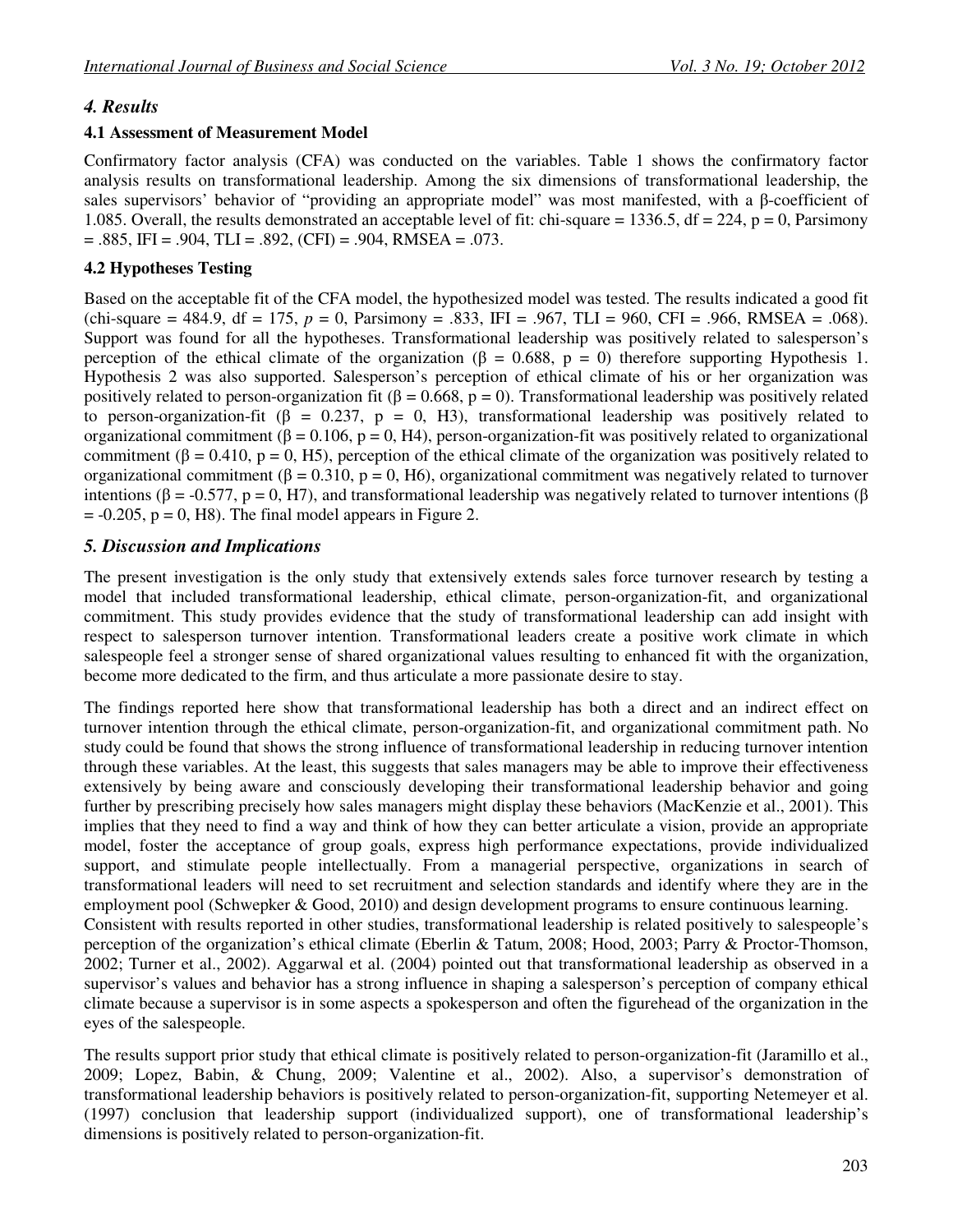It is interesting to note however, that the supervisor's demonstration of transformational behaviors in helping the salesperson fit with the organization through building a more positive opinion of ethical climate in the work place is more potent than the direct effect of transformational leadership on salesperson's-organization-fit. This seems to imply that the organization's presence of ethical climate and their consistency in its enforcement exerts a stronger influence in enhancing a salesperson's fit with the organization. One possible explanation why the company's overall ethical climate exerts a stronger influence on the salesperson's organizational fit is the company's scope of influence on the salesperson's perception. Ethical climate refers to the salesperson's perceptions of the ethical standards as reflected in the organization's practices, procedures, norms and values that provide cues about acceptable behaviors. While *the supervisor is the company* to a salesperson, salespeople in general very often also interact with their peers, their peers' supervisors, the customers, and even the competitors' salespeople who have perceptions about the company's ethical standards as observed on the company's past dealings with various stakeholders. Therefore, if a company's ethical standard is generally perceived by various stakeholders to be low, then a supervisor's high ethical standard as reflected in his/her transformational behaviors may not be strong enough to negate the impact of other people's general perception about the company's ethical standard on the salesperson. Hence, this results to low salesperson-organizational-fit, which may increase a salesperson's propensity to resign.

Person-organization-fit was found to be significantly related positively to organizational commitment, supporting previous studies **(**Jaramillo et al., 2009; Kristof-Brown et al., 2005; Vilela et al., 2008). The results indicate that person-organization-fit is an important variable in sales force turnover through its direct relationship with organizational commitment.

The results on the influence of the salesperson's perception of the company's ethical climate on the salesperson's organizational commitment support most of the studies on this area (Jaramillo et al., 2009; Kristof-Brown et al., 2005; Pettijohn et al., 2008; Vilela et al., 2008; Weeks et al., 2006). The managerial implication is that companies must "walk-the-talk" by ensuring that the ethical standards as reflected in their code of ethics and policies are implemented at all levels of the organization. Companies may offer their employees several resources related to ethics like reading and question and answer materials, interactive e-learning to support ethics leadership training, and road map to guide ethical decision making. These training resources support detailed ethics policies and rules and supplement a company's help line to call for guidance in specific situations. *The goal is to step beyond rules and guidelines and teach employees how to think, clarify, and analyze situations* (Greengard, 2005).

On the other hand, findings of this study ran counter to those of Futrell and Parasuraman (1984), who recommended that improving the working environment may not be the best way to decrease the turnover rate of the best performers. On the other hand, the current study has reinforced Pettijohn et al.'s (2007) observation that *ethical business is good business*. Findings of this study supported the results of prior studies with respect to the hypothesized relationships between organizational commitment and turnover intention. Organizational commitment was significantly related to turnover intention (e.g. Babakus et al., 1999; DeConinck & Johnson, 2009; Jaramillo et al., 2006; Mulki et al., 2008; Rutherford et al., 2011). Also, the importance of organizational commitment needs to be emphasized. Transformational leadership, ethical climate, and person-organization-fit were all antecedents to organizational commitment and therefore had an indirect relationship with turnover intention through organizational commitment. Salespeople who feel a stronger sense of shared organizational value with supervisors practicing transformational leadership behaviors under a positive work climate will have higher levels of organizational commitment. Person-organization-fit was found to be significantly related positively to organizational commitment, supporting previous studies **(**Jaramillo et al., 2009; Kristof-Brown et al., 2005; Vilela et al., 2008). The results indicate that person-organization-fit is an important variable in sales force turnover through its direct relationship with organizational commitment.

The importance of organizational commitment needs to be emphasized. Transformational leadership, ethical climate, and person-organization-fit were all antecedents to organizational commitment and therefore had an indirect relationship with turnover intention through organizational commitment. Salespeople who feel a stronger sense of shared organizational value with supervisors practicing transformational leadership behaviors under a positive work climate will have higher levels of organizational commitment. This study confirms the results of prior studies with respect to the hypothesized relationships between organizational commitment and turnover intention.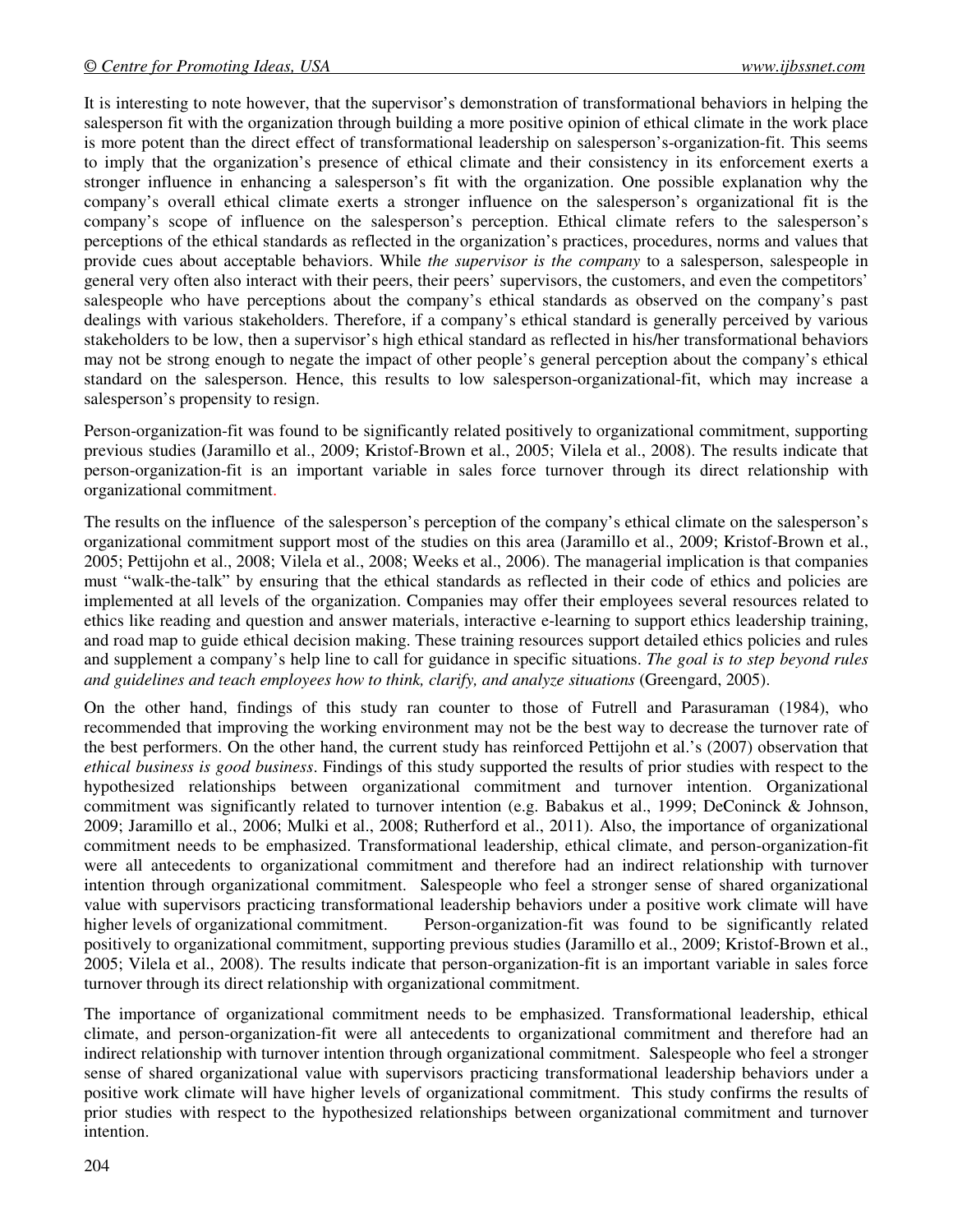Organizational commitment was significantly negatively related to turnover intention (e.g. Babakus, Cravens, Johnston, & Moncrief, 1999; DeConinck & Johnson, 2009; Jaramillo et al., 2006; Rutherford et al., 2011). However, this study extends prior research by showing the importance of transformational leadership in understanding turnover among salespeople through organizational commitment. This study has shown that transformational leadership has a direct positive effect on salesperson's decision to stay with the company. While Gill et al. (2011) concluded that there exists a negative relationship between transformational leadership and turnover intention of fast food and full service restaurant service workers in India, this is the first study that provides evidence that transformational leadership reduces turnover among salespeople. It is interesting to note however that the findings of this study show that transformational leadership's negative effect on salesperson turnover intention is stronger through the ethical climate, person-organization-fit and organizational climate path than its direct effect on turnover intention.

## *6. Conclusions and Directions for Future Research*

Research on leadership has shown that the positive attitude it creates on employees leads to lower turnover. Sales force turnover is a heterogeneous phenomenon that is costly and impossible to manage effectively without understanding its mechanisms. Because turnover must be managed proactively, the current study examined how transformational leadership affects turnover intention directly and indirectly through the salesperson's perception of the organization's ethical climate, person-organization-fit, and organizational commitment. All the eight hypotheses formulated were supported. Findings from the study provide evidence for the importance of developing transformational leadership behaviors among supervisors and managers like articulating a vision, providing an appropriate role model, fostering the acceptance of group goals, attaining high performance expectations, intellectual stimulation, and most important providing individual support. This study shows how the complementary values of the sales manager and the organization affect a salesperson's perception of ethical climate and the resulting effect on salespeople retention through person-organization-fit and organizational commitment.

Findings from this study are essentially consistent with the findings of current sales force literature, signifying that most of the current knowledge applies within a Philippine setting. Moreover, this study provides support to the contention that U.S.-based scales used to measure sales management issues can be adapted into a Philippine framework. As a whole, the study provides evidence for methods to reduce turnover by developing transformational leadership behaviors among managers and supervisors and enhancing organizational ethical climate.

Several limitations need to be addressed by future research. First, this study was the first to test a model of turnover of salespeople that included transformational leadership, ethical climate, person-organization-fit and organizational commitment. Therefore, a need exists to replicate these findings.

Second, the model in this study relies on "turnover intentions" rather than turnover. Although several studies and meta-analytic studies have demonstrated that turnover intention is significantly related with turnover, future studies could evaluate the impact of transformational leadership on objective and quantitative measures of turnover from company internal records.

Third, this study was limited in scope to analyzing the relationship among transformational leadership, ethical climate, person-organization-fit, organizational commitment, and turnover intention. Future research could include other variables and analyze their relationship with the variables included in this study. For example, Ehrhardt, Miller, Freeman, and Hom (2011) found a direct relationship between perceived training comprehensiveness and organizational commitment. Investigating the possible influence of transformational leadership on perceived training comprehensiveness may provide more information concerning sales force turnover.

Finally, future research could investigate transformational leadership in comparison with other styles that also consider building positive work relationships with subordinates to be important. The researcher believes it will be important for future research to assess whether transformational leadership has a stronger impact on turnover intention than servant leadership, particularly in relation to the life cycle of an organization. Smith et al. (2004) argued that transformational leadership should be more effective during the initial growth stage and declining stage of the organization.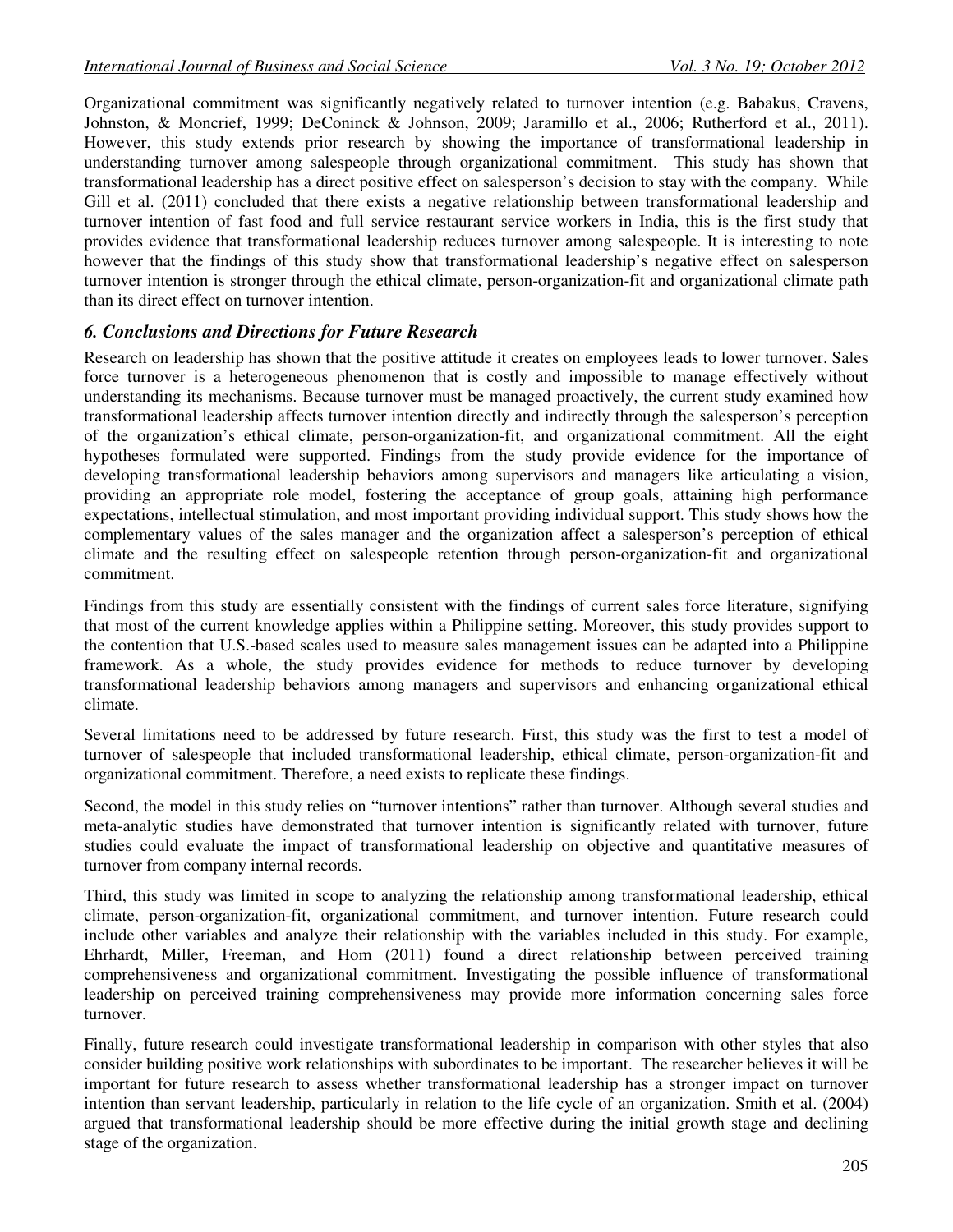#### *References*

- Aggarwal, P., Tanner, J. Jr., & Castleberry, S. (2004). Factors affecting propensity to leave: A Study of Salespeople. *Marketing Management Journal*, 14 (1), 90-102.
- Avlonitis, G.V., & Panagopoulos, N.G. (2006). Role stress, attitudes, and job outcomes in business-to-business selling: Does the type of selling situation matter? *Journal of Personal Selling and Sales Management*, 26 (1), 67-77.
- Babakus, E., Cravens, D.W., Johnston, M., & Moncrief, W.C. (1999). The role of emotional exhaustion in sales force attitude and behavior relationships." *Journal of the Academy of Marketing Science,* 27 (1), 58–70.
- Babin, B.J., Boles, J.S., & Robin, D.P. (2000). Representing the perceived ethical work climate among marketing employees. *Journal of Academy of Marketing Science,* 28 (3), 345–358.
- Banerji, P., & Krishnan, V.R. (2000). Ethical preferences of transformational leaders: An empirical investigation. *Leadership and Organization Development Journal*, 21 (8), 405–413.
- Bass, B.M. (1997). Personal selling and transactional/transformational leadership. *Journal of Personal Selling & Sales Management,* 17, 3 (Summer), 19–28.
- Burns, J.M. (1978). *Leadership*. New York: Harper & Row.
- \_\_\_\_\_ (2008). The concept of salesperson replacement value: A sales force turnover management tool. *Journal of Personal Selling & Sales Management,* 28, 3 (Summer), 211–232.
- DeConinck, J.B., & Johnson, J.T. (2009). The effects of perceived supervisor support, perceived organizational support, and organizational justice on turnover among salespeople. *Journal of Personal Selling and Sales Management*, 29 (4), 333-350.

\_\_\_\_\_\_\_\_\_\_ (2011). The effects of leader-member exchange and organizational identification on performance and turnover among salespeople. *Journal of Personal Selling and Sales Management*, 31 (1), 21-34.

- Donovan, D.T., Brown, T.J., & Mowen, J.C. (2004). Internal benefits of service-worker customer orientation: Job satisfaction, commitment, and organizational citizenship behaviors. *Journal of Marketing*, 68 (1), 128-140.
- Dubinsky, A.J., Yammarino, F.J., Jolson, M.A. & Spangler, W.D. (1995). Transformational leadership: An initial investigation in sales management. *Journal of Personal Selling & Sales Management,* 15, 2 (Spring), 17–32.
- Eberlin, R.J., & Tatum, B.C. (2008). Making just decisions: Organizational justice, decision making and leadership. *Management Science,* 46 (2), 310–339.
- Ehrhardt, K., Miller, J.S., Freeman, S.J., & Hom, P.W. (2011). An examination of the relationship between training comprehensiveness and organization commitment: Further exploration of training perceptions and employee attitudes. *Human Resource Development Quarterly*, 22 (4), 459-489.
- Fournier, C., Tanner, J.F. Jr., Chonko, L.B., & Manolis, C. (2010). The moderating role of ethical climate on salesperson propensity to leave. *Journal of Personal Selling and Sales Management*, 30 (1), 7-22.
- Futrell, C., & Parasuraman, A. (1984). The relationship of satisfaction and performance to salesforce turnover. *Journal of Marketing,* 48 (4), 33–40.
- Gill, A., Mathur, N., Sharma, S.P., & Bhutani, S. (2011). The effects of empowerment and transformational leadership on employee intentions to quit: A study of restaurant workers in India. *International Journal of Management*, 28 (1) Part 2, 217-229.
- Greengard, S. (2005). Golden values. *Workforce Management*, pp. 52-53.
- Griffet, R.W., Hom, P.W., & Gaertner, S. (2000). A meta-analysis of antecedents and correlates of employee turnover: Update, moderator tests, and research implications for the next millennium. *Journal of Management*, 26 (3), 463-488.
- Grisaffe, D.B., & Jaramillo, F. (2007). Toward higher levels of ethics: Preliminary evidence of positive outcomes. *Journal of Personal Selling & Sales Management,* 27 4 (Fall), 355–371.
- Harris, L.C., & Ogbonna, E. (2001). Leadership style and market orientation: An empirical study. *European Journal of Marketing*, 35 (5-6), 744-764.
- Honeycutt, E.D., Sharon K. Hodge, S.K., & Killian, J. (2009). Turnover in the sales force: A comparison of hunters and farmers. *Journal of Selling & Major Account Management*, 9 (2), 8-12.
- Hood, J.N. (2003). The relationship of leadership style and CEO values to ethical practices in organizations. *Journal of Business Ethics,* 43 (April), 263–273.
- House, R.J. (1996). Path goal theory of leadership Lessons, legacy, and a reformulated theory. *Leadership Quarterly*, 7 (Fall), 323-352.
- Hrehocik, M. (2007). The best sales force. *Sales and Marketing Management,* 159 (October), 22–27.
- Jaramillo, F., Mulki, J.P., & Solomon, P. (2006). The role of ethical climate on salesperson's role stress, job attitudes, turnover intention, and job performance. *Journal of Personal Selling and Sales Management*, 28 (August), 333-344.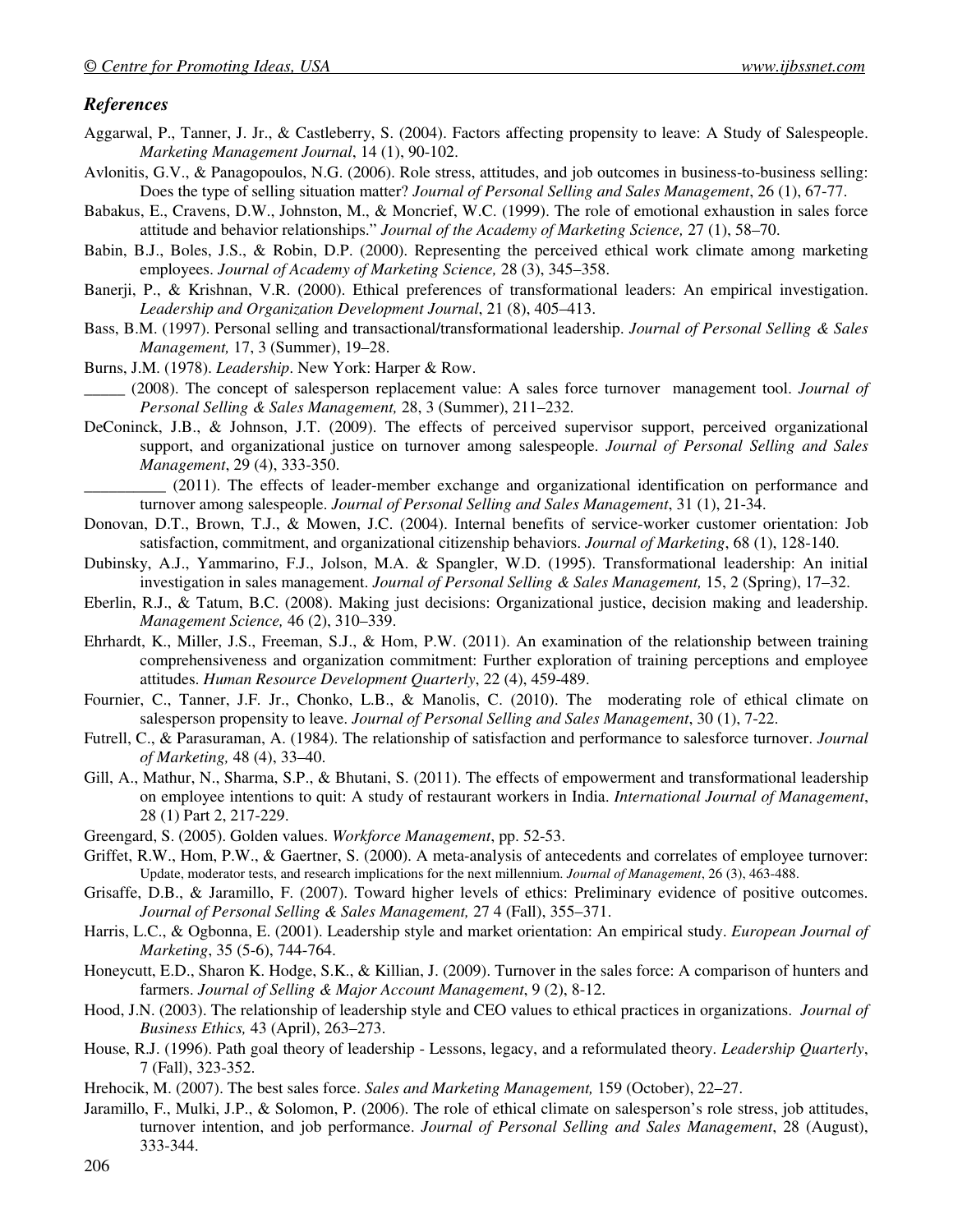- \_\_\_\_\_\_, & Mulki, J.P. (2008). Sales effort: The intertwined roles of the leader, customers, and the salesperson. *Journal of Personal Selling and Sales Management*, 28, 1 (Winter), 37-51.
- \_\_\_\_\_\_, Grisaffe, D.B., Chonko, L.B., & Roberts, J.A. (2009). Examining the impact of servant leadership on salesperson's turnover intention. *Journal of Personal Selling and Sales Management*, 29 (4), 351-365.
- Johnston, M.W., Parasuraman, A., Futrell, C.M., & Black, W.C. (1990). A longitudinal assessment of the impact of selected organizational influences on salespeople's organizational commitment during early employment. *Journal of Marketing Research,* 28 (August), 333–344.
- Jones, E., Chonko, L.B., Rangarajan, D., & Roberts, J.A. (2007). The role of overload on job attitudes, turnover intentions, and salesperson performance. *Journal of Business Research,* 60 (7), 663–679.
- ———, Kantak, D.M., Futrell, C.M., & Johnston, M.W. (1996). Leader behavior, work-attitudes, and turnover of salespeople: An integrative study. *Journal of Personal Selling & Sales Management,* 16, 2 (Spring), 13–23.
- Krishnan, B.C., Netemeyer, R.G., & Boles, J.S. (2002). Self-efficacy, competitiveness, and efforts as antecedents of salesperson performance. *Journal of Personal Selling & Sales Management,* 22, 4 (Fall), 285–295.
- Kristof-Brown, A.L., Zimmermann, R., & Johnson, E.C. (2005), "Consequences of individual's fit at work: A metaanalysis of person–job, person–organization, person–group, and person–supervisor fit. *Personnel Psycholog*y, 58 (2), 281–342.
- Lewin, J.E., & Sager, J.K. (2008), "Salesperson burnout: A test of the coping-mediational model of social support. *Journal of Personal Selling & Sales Management,* 28, 3 (Summer), 233–246.

 $\&$  (2010). The influence of personal characteristics and coping strategies on salespersons' turnover intentions. *Journal of Personal Selling and Sales Management,* 30 (4), 355-370.

- Lopez, T.B., Babin, B.J., & Chung, C. (2009). Perceptions of ethical work climate and person-organization fit among retail employees in Japan and the U.S.: A cross-cultural scale validation. *Journal of Business Research,* 62 (6), 594–600.
- Lucas, G.H., Parasuraman, A., Davis, R.A., & Enis, B.M. (1987). An empirical study of salesforce turnover. *Journal of Marketing,* 51 (3), 34–59.
- MacKenzie, S.B., Podsakoff, P.M., & Rich, G.A. (2001) Transformational and transactional leadership and salesperson performance. *Journal of the Academy of Marketing Science,* 29 (2), 115–134.
- Mallin, M.L., & Mayo, M. (2006). Why did I lose? A conservation of resources view of salesperson failure attributions. *Journal of Personal Selling & Sales Management,* 26, 4 (Fall), 345–357.
- McFarland, R.G. (2003). Crisis of conscience: The use of coercive sales tactics and resultant felt stress in the salesperson. *Journal of Personal Selling & Sales Management,* 23, 4 (Fall), 311–325.
- Meyer, J.P., Allen, N.J., Stanley, D.J., Herscovitch, L., & Topolnytsky, L. (2002). Affective, continuance, and normative commitment to the organization: A meta-analysis of antecedents, correlates, and consequences. *Journal of Vocational Behavior,* 61 (1), 20–52.
- \_\_\_\_\_, & Allen, N.J. (1997). Commitment in the workplace: Theory, research, and application. Thousand Oaks, CA: Sage. . & Smith, C.A. (1993). Commitment to organizations and occupations: Extension and test of a threecomponent conceptualization. *Journal of Applied Psychology,* 78 (4), 538–551.
- Mulki, J.P., Jaramillo, F. & Locander, W.B. (2006). Effects of ethical climate and supervisory trust on salesperson's job attitudes and intentions to quit. *Journal of Personal Selling and Sales Management*, 86 (May), 125-141.
	- and \_\_\_\_\_\_\_ (2008). Effect of ethical climate on turnover intention: Linking attitudinal and stress theory. *Journal of Business Ethics,*78 (4), 559–574.
- Naumann, E., Widmier, S.M. & Jackson, D.W. Jr. (2000). Examining the relationship between work attitudes and propensity to leave among expatriate salespeople. *Journal of Personal Selling & Sales Management,* 20, 4 (Fall), 227–241.
- Netemeyer, R..G., Boles, J.S., McKee, D.O., & McMurrian, R. (1997), "An investigation into the antecedents of organizational citizenship behaviors in a personal selling context. *Journal of Marketing,* 61 (July), 85–98.
- Nonis, S.A., & Jeffrey K. Sager, J.K. (2003). Coping strategy profiles used by salespeople: Their relationships with personal characteristics and work outcomes. *Journal of Personal Selling & Sales Management,* 23, 2 (Spring), 139–150.
- Palmatier, R.W., Scheer, L.K., & Steenkamp, J-B. E.M. (2007). Customer loyalty to whom? Managing the benefits and risks of salesperson-owned loyalty. *Journal of Marketing Research,* 44 (May), 185–199.
- Parry, K.W., & Proctor-Thomson, S.B. (2002). Perceived integrity of transformational leaders in organizational settings. *Journal of Business Ethics,* 35 (January), 75–96.
- Pettijohn, C., Pettijohn, L. & Taylor, A.J. (2008). Salesperson perceptions of ethical behaviors: Their influence on job satisfaction and turnover intentions. *Journal of Business Ethics*, 78 (Spring), 547-557.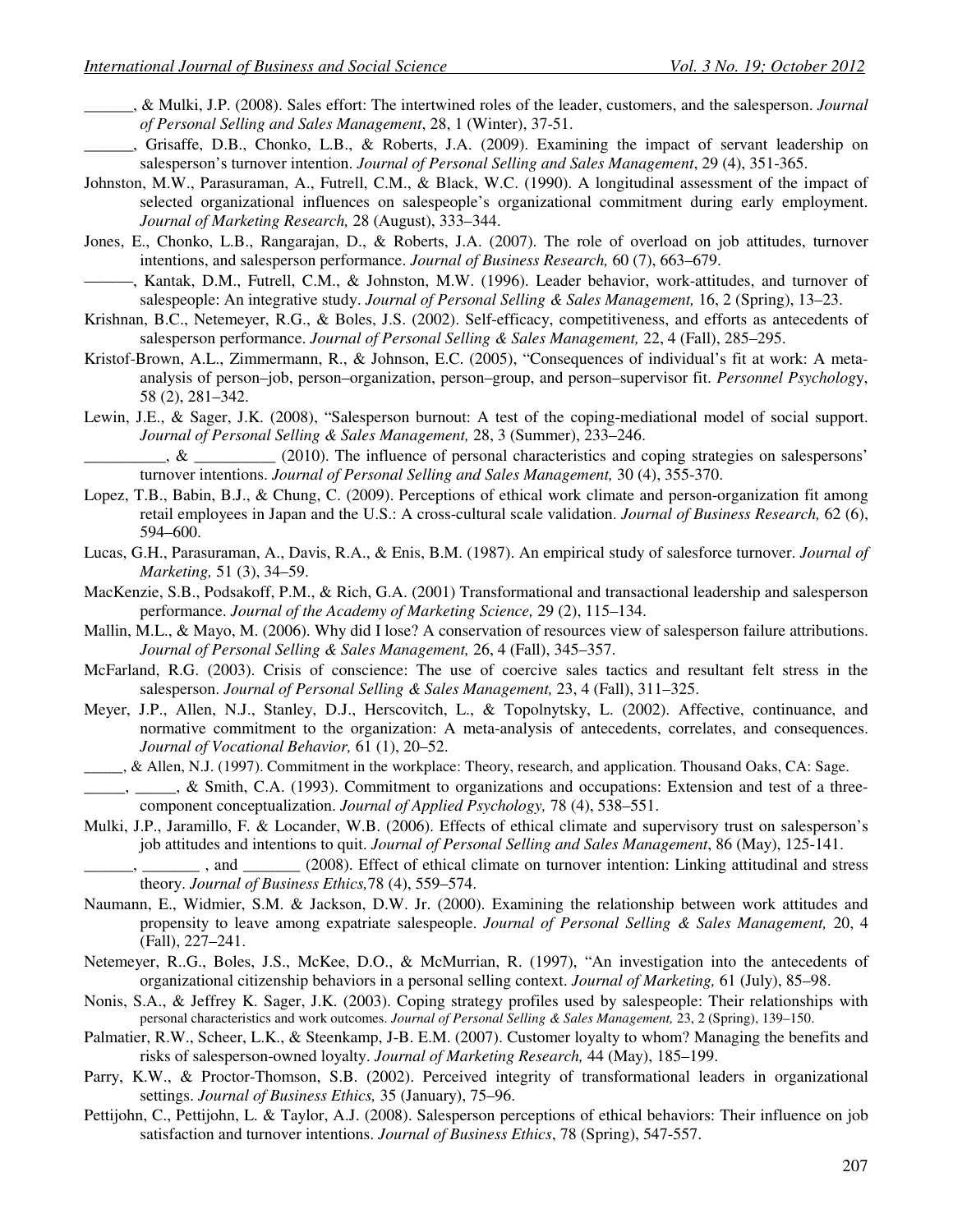- Podsakoff, N. P., LePine, J.A., & LePine, M.A. (2007). Differential challenge stressor–hindrance stressor relationships with job attitudes, turnover intentions, turnover, and withdrawal behavior: A meta-analysis. *Journal of Applied Psychology,* 92 (2), 438–454.
- \_\_\_\_\_\_, MacKenzie, S.B., & Bommer, W.H.(1996). Transformational leader behaviors and substitutes for leadership as determinants of employee satisfaction, commitment, trust, and organizational citizenship behaviors. *Journal of Management* 22 (2): 259-298.

\_\_\_\_\_, \_\_\_\_, Moorman, R.H. & Fetter, R. 1990. Transformational leader behaviors and their effects on followers' trust in leader, satisfaction, and organizational citizenship behaviors. *Leadership Quarterly* 1 (2): 107-142.

- Porter, S.S., Kraft, F.B & Claycomb, C. (2003). The practice of wellness lifestyle in a selling environment: A conceptual exploration. *Journal of Personal Selling & Sales Management,* 23, 3 (Summer), 191–204.
- Rafferty, A.E., & Griffin, M.A. (2004). Dimensions of transformational leadership: Conceptual and empirical extensions. *Leadership Quarterly,* 15, 3 (June), 329–354.
- \_\_\_\_, and \_\_\_\_ (2006). Refining individualized consideration: Distinguishing developmental leadership and supportive leadership. *Journal of Occupational & Organizational Psychology*, 79 (March), 37-61.
- Richardson, R. (1999). Selling and sales management in action: Measuring the impact of turnover on sales. *Journal of Personal Selling & Sales Management,* 19, 4 (Fall), 53–66.
- Robbins, S.P., & Judge, T.A. (2009). *Organizational Behavior*. (13th ed.) Upper Saddle River, New Jersey: Pearson Prentice Hall.
- Russ, F. A., McNeilly, K.M., & James M. Comer, J.M. (1996). Leadership, decision making and performance of sales managers: A multi-level approach. *Journal of Personal Selling & Sales Management,* 16, 3 (Summer), 1–15.
- Rutherford, B., Park, JK. & Han, S-L. (2011). Increasing job performance and decreasing salesperson propensity to leave: An examination of an Asian sales force. *Journal of Personal Selling and Sales Management*, 31, (2), 171-183.

Schwepker, C.H. Jr., & Good, D.J. (2010). Transformational leadership and its impact on sales force moral judgment. *Journal of Personal Selling and Sales Management,* 30 (4), 299-317.

- \_\_\_\_\_, (2001). Ethical climate's relationship to job satisfaction, organizational commitment and turnover intention in the sales force. *Journal of Business Research,* 54 (1), 39–52.
- ———, & Good, D.J. (1999). The impact of sales quotas on moral judgment in the financial services industry. *Journal of Services Marketing,* 13 (1), 38–49.
- \_\_\_\_\_, Ferrell, O.C., & Ingram, T.N. (1997), "The influence of ethical climate and ethical conflict on role stress in the sales forc. *Journal of the Academy of Marketing Science,* 25 (2), 99–108.
- Schminke, M., Ambrose, M.L., & Neubaum, D.O. 2005. The effect of leader moral development on ethical climate and employee attitudes. *Organizational Behavior and Human Decision Processes,* 97, 135–151.
- Sinclair, A. (1993). Approaches to organizational culture and ethics. *Journal of Business Ethics,* 12 (1), 63–73.
- Sengupta, S., Krapfel, R.E., & Pusateri, M.A. (2000). An empirical investigation of key account salesperson effectiveness. *Journal of Personal Selling and Sales Management*, 20, (4), 253-261.
- Smith, B.N., Montagno, R.V., & Kuzmenko, T.N. (2004). Transformational and servant leadership: Content and contextual comparisons. *Journal of Leadership and Organizational Studies*, 10 (4), 80-91.
- Spector, P.E. (1985). Measurement of human service staff satisfaction: Development of the job satisfaction survey. *American Journal of Community Psychology,* 13 (December), 693–713.
- Turner, N., Barling, J., Epitropaki, O., Butcher, V., & Milner, C. (2002). Transformational leadership and moral reasoning. *Journal of Applied Psychology,* 87 (2), 304–311.
- Valentine, S., Godkin, L. & Lucero, M. (2002). Ethical context, organizational commitment, and person–organization fit. *Journal of Business Ethics,* 41, 4 (December), 349–360.
- Van Vianen, A.E.M., De Pater, I.E., & Van Dijk, F. (2007). Work value fit and turnover intention: Same-source or different-source fit. *Journal of Managerial Psychology,* 22 (20), 188-202.
- Vilela, B.B., Varela González, J.A., & Fernández Ferrín, P. (2008). Person–organization-fit, OCB, and performance appraisal: Evidence from matched supervisor–salesperson data set in a Spanish context. *Industrial Marketing Management,* 37 (8), 1005–1019.
- Wanous, J.P., Reichers, A.E., & Hudy, M.J. (1997). Overall job satisfaction: How good are single-item measures?. *Journal of Applied Psychology*, 82 (2), 247-252.
- Weaver, G. R., Trevino, L.K., & Cochran, P.L. (1999). Corporate ethics programs as control systems: Ethical leadership 169 influences of executive commitment and environmental factors. *Academy of Management Journal*, 42, 41–57.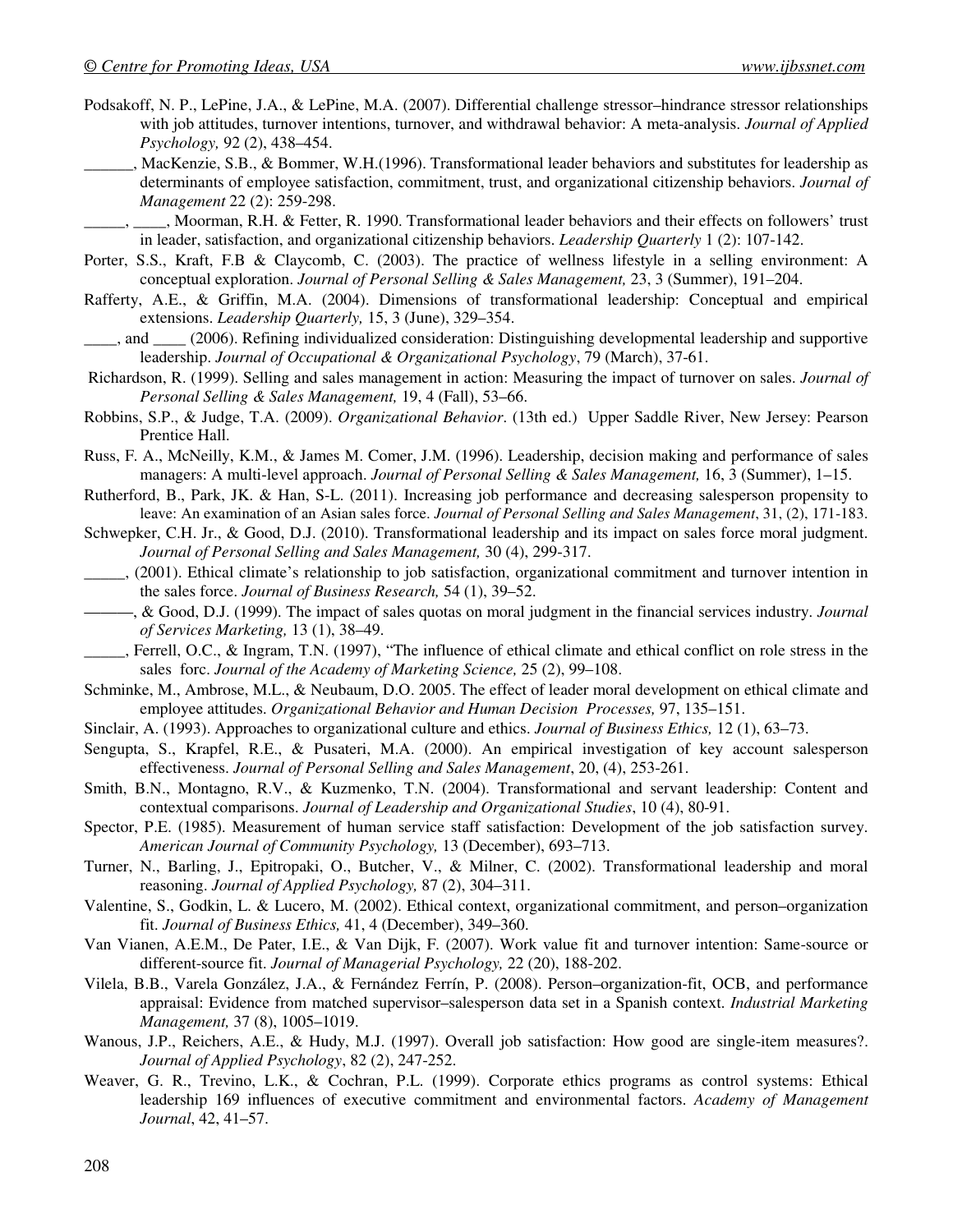Weeks, W.A., Loe, T.W., Chonko, L.B., & Wakefield, K. (2004). The effect of perceived ethical climate on the search for sales force excellence. *Journal of Personal Selling & Sales Management,* 24 (3) (Summer), 199–214.

\_\_\_\_\_, \_\_\_\_\_, \_\_\_\_\_, Martinez, C.R., & Wakefield, K. (2006). Cognitive moral development and the impact of perceived organizational ethical climate on the search for sales force excellence: A cross-cultural study. *Journal of Personal Selling & Sales Management,* 26, 2 (Spring), 205–217.

| <b>Transformational Leadership Dimensions</b>                                              | $\beta$ – coefficient |  |
|--------------------------------------------------------------------------------------------|-----------------------|--|
| Articulates a vision                                                                       | 1.000                 |  |
| Has a clear understanding of where we are going.                                           | 0.907                 |  |
| Paints an interesting picture of the future for our group.                                 | 0.900                 |  |
| Is always seeking new opportunities for the organization                                   | 1.023                 |  |
| Inspires others with his/her plans for the future.                                         | 1.105                 |  |
| Is able to get others committed to his/her dream.                                          | 1.000                 |  |
| Provides an appropriate model                                                              | 1.085                 |  |
| Leads by "doing," rather than simply by "telling."                                         | 1.013                 |  |
| Provides a good model for me to follow.                                                    | 1.036                 |  |
| Leads by example.                                                                          | 1.000                 |  |
| Fosters acceptance of group goals                                                          | 1.061                 |  |
| Fosters collaboration among work groups.                                                   | .986                  |  |
| Encourages employees to be "team players."                                                 | 1.052                 |  |
| Gets the group to work together for the same goal.                                         | 0.998                 |  |
| Develops a team attitude and spirit among employees.                                       | 1.000                 |  |
| Expresses high performance expectations                                                    | 0.868                 |  |
| Shows us that he/she expects a lot from us.                                                | 1.032                 |  |
| Insists on only the best performance.                                                      | 1.055                 |  |
| Will not settle for second best.                                                           | 1.000                 |  |
| Provides individualized support                                                            | 0.597                 |  |
| Acts without considering my feelings.                                                      | 0.951                 |  |
| Shows respect for my personal feelings.                                                    | 0.539                 |  |
| Behaves in a manner thoughtful of my personal needs.                                       | 0.466                 |  |
| Treats me without considering my personal feelings.                                        | 1.000                 |  |
| Intellectual stimulation                                                                   | 0.940                 |  |
| Challenges me to think about old problems in new ways.                                     | 0.873                 |  |
| Asks questions that prompt me to think.                                                    | 0.978                 |  |
| Has stimulated me to rethink the way I do things.                                          | 1.039                 |  |
| Has ideas that have challenged me to reexamine some of<br>basic assumptions about my work. | 1.000                 |  |

#### **Table 1: Confirmatory Factor Analysis Results On Transformational Leadership**